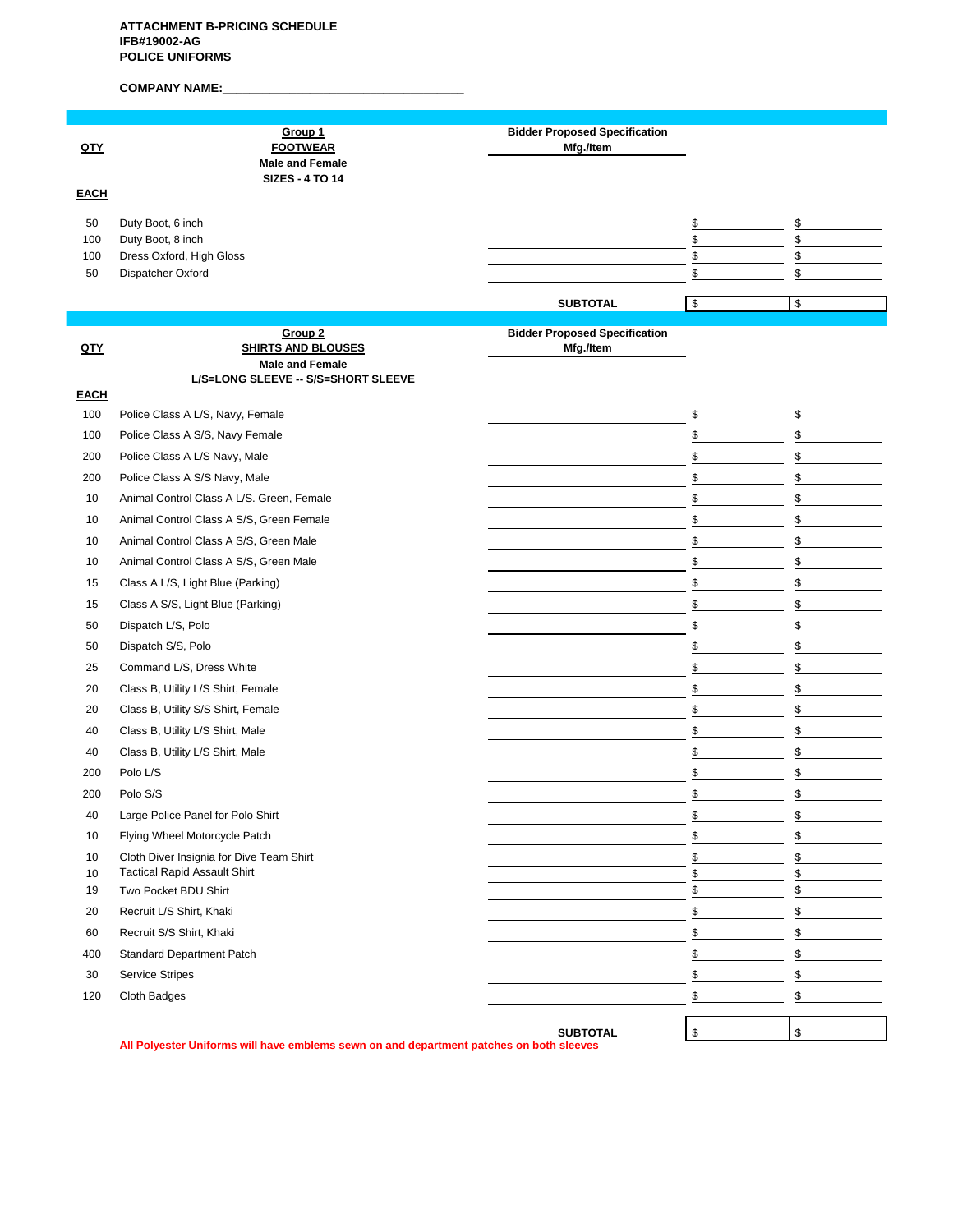# **COMPANY NAME:\_\_\_\_\_\_\_\_\_\_\_\_\_\_\_\_\_\_\_\_\_\_\_\_\_\_\_\_\_\_\_\_\_\_\_\_**

|             | Group 3                                                                              | <b>Bidder Proposed Specification</b> |          |    |
|-------------|--------------------------------------------------------------------------------------|--------------------------------------|----------|----|
| QTY         | <b>SWEATERS</b>                                                                      | Mfg./Item                            |          |    |
|             | <b>Male and Female</b>                                                               |                                      |          |    |
|             | <b>L/S=LONG SLEEVE</b>                                                               |                                      |          |    |
| <b>EACH</b> | Dispatch Sweater, Button Front, with Reinforced Elbows                               |                                      |          |    |
| 10          |                                                                                      |                                      | \$       | \$ |
|             |                                                                                      | <b>SUBTOTAL</b>                      | \$       | \$ |
|             |                                                                                      |                                      |          |    |
|             | Group 4                                                                              | <b>Bidder Proposed Specification</b> |          |    |
| QTY         | <b>TROUSERS AND PANTS</b>                                                            | Mfg./Item                            |          |    |
| <b>EACH</b> | <b>Male and Female</b>                                                               |                                      |          |    |
| 75          |                                                                                      |                                      |          | \$ |
| 200         | Police Class A with Custom Stripe, Female<br>Police Class A with Custom Stripe, Male |                                      | \$<br>\$ |    |
|             | Motorcycle Class A with Custom Stripe & Features                                     |                                      | \$       |    |
| 6           | Animal Control, Class A, Female                                                      |                                      | \$       |    |
| 20          | Animal Control, Class A, Male                                                        |                                      |          |    |
| 10          |                                                                                      |                                      | \$       |    |
| 15          | Class B, Utility, Female                                                             |                                      | \$       | \$ |
| 20          | Class B, Utility, Male                                                               |                                      | \$       |    |
| 10          | <b>Barrier Pants</b>                                                                 |                                      | \$       |    |
| 10          | <b>Bike/Marine/Dive Shorts</b>                                                       |                                      | \$       |    |
| 10          | Dispatch, Navy, Female                                                               |                                      | \$       |    |
| 10          | Dispatch, Navy, Male                                                                 |                                      | \$       |    |
| 12          | Parking, Navy                                                                        |                                      | \$       |    |
| 10          | EMT Utility Pants w/Reflective Tape on Rear & Side Pockets                           |                                      | \$       | \$ |
| 10          | Tactical Stryke Pant with FlexTac                                                    |                                      | \$       |    |
| 60          | Recruit Pants, Khaki                                                                 |                                      | \$       | \$ |
| 25          | <b>High Visibility Green Pants</b>                                                   |                                      | \$       |    |
| 10          | <b>BDU Uniform Trousers</b>                                                          |                                      | \$       | \$ |
|             |                                                                                      |                                      |          |    |
|             |                                                                                      | <b>SUBTOTAL</b>                      | \$       | \$ |
|             | Group 5                                                                              | <b>Ridder Pronosed Specification</b> |          |    |

|             | <u>Group 5</u>                              | <b>Bidder Proposed Specification</b> |          |
|-------------|---------------------------------------------|--------------------------------------|----------|
| QTY         | <b>ACCESSORIES</b>                          | Mfg./Item                            |          |
| <b>EACH</b> |                                             |                                      |          |
| 50          | Clip On Neck Ties, Post Office Blue         |                                      |          |
| 10          | Clip On Neck Ties, Black                    |                                      |          |
| 50          | <b>Mock Turtle Necks</b>                    |                                      |          |
| 30          | Campaign Straw Hat w/Eye, Gray              |                                      |          |
| 6           | Campaign Straw Hat w/Eye, AC Green          |                                      |          |
| 25          | Campaign Hat Rain Cover (per box)           |                                      |          |
| 40          | Hat Strap                                   |                                      |          |
| 40          | Hat Cord                                    |                                      |          |
| 25          | VA Hat Seal                                 |                                      |          |
| 30          | Stocking Cap, Black, with "SPD" embroidered |                                      |          |
| 10          | Baseball Style Cap, Navy Blue               |                                      |          |
|             |                                             |                                      |          |
|             |                                             | <b>SUBTOTAL</b>                      | \$<br>\$ |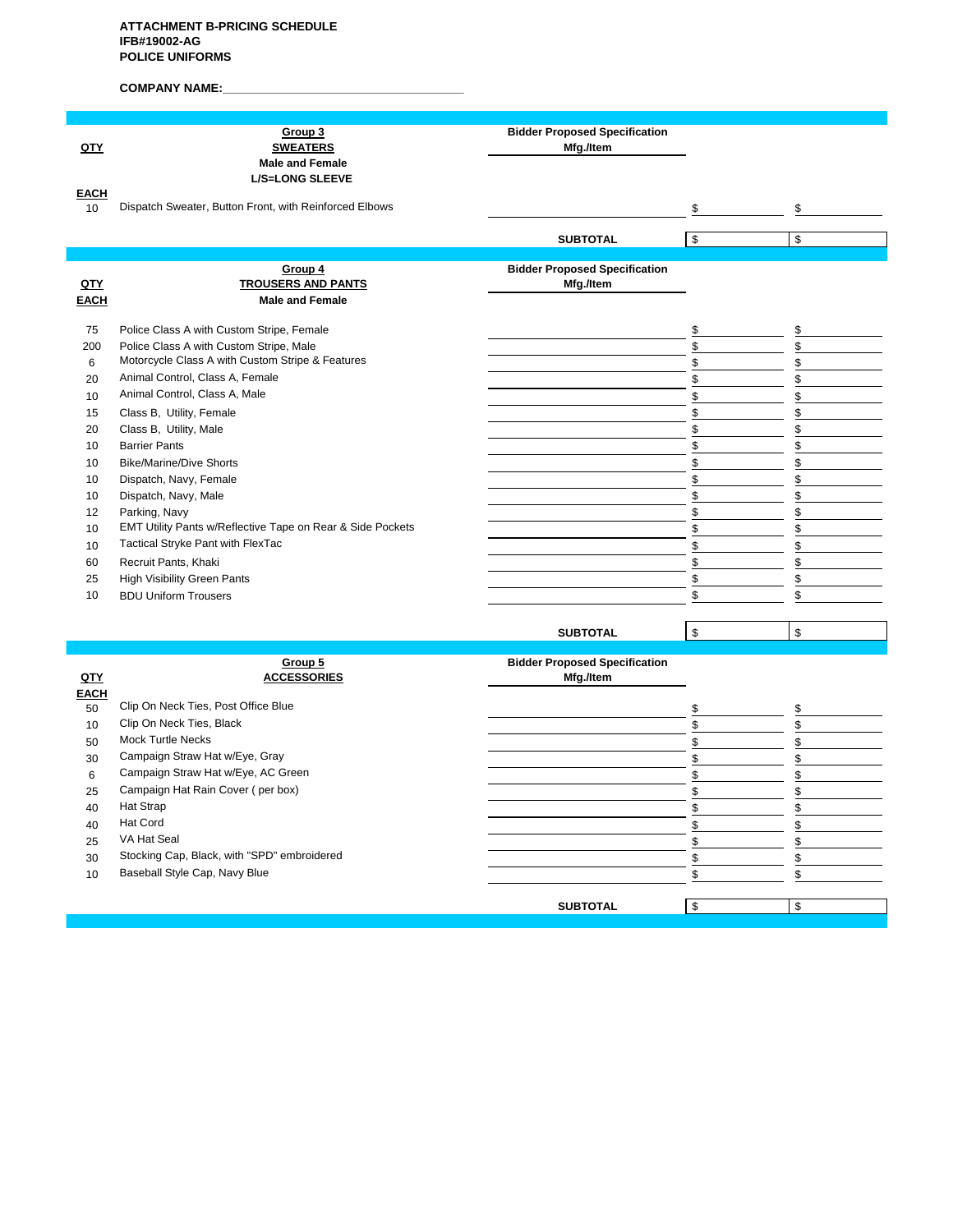# **COMPANY NAME:\_\_\_\_\_\_\_\_\_\_\_\_\_\_\_\_\_\_\_\_\_\_\_\_\_\_\_\_\_\_\_\_\_\_\_\_**

|             | Group 6                                        | <b>Bidder Proposed Specification</b> |    |
|-------------|------------------------------------------------|--------------------------------------|----|
| <u>QTY</u>  | <b>COATS and JACKETS</b>                       | Mfg./Item                            |    |
| <b>EACH</b> |                                                |                                      |    |
| 25          | Shield Duty Jacket, Navy Blue                  |                                      | ፍ  |
| 25          | Shield Performance Softshell Jacket, Navy Blue |                                      |    |
| 6           | Shield Duty Jacket, Black                      |                                      |    |
| 6           | Shield Performance Softshell Jacket, Black     |                                      |    |
| 10          | Command Staff/Honor Guard Dress Coat           |                                      |    |
| 15          | Waterproof Code B Bike Jacket                  |                                      |    |
| 25          | Rain Suit                                      |                                      |    |
| 10          | Men's Thermal Lined Duck Active Jacket         |                                      |    |
| 10          | Hi Visibility ANSI Class III Waterproof Parka  |                                      |    |
|             |                                                |                                      |    |
|             |                                                | <b>SUBTOTAL</b>                      | \$ |
|             |                                                |                                      |    |
|             | Group 7                                        | <b>Bidder Proposed Specification</b> |    |
| QTY         | <b>DUTY GEAR</b>                               | Mfg./Item                            |    |

| <b>EACH</b> |                                                  |                 |          |
|-------------|--------------------------------------------------|-----------------|----------|
|             |                                                  |                 |          |
| 50          | Hi Gloss Mag Pouch                               |                 | \$<br>\$ |
| 50          | Hi Gloss OC Pouch                                |                 | \$<br>\$ |
| 50          | Hi Gloss Cuff Case                               |                 | \$<br>\$ |
| 75          | Leather Duty Belt, High Gloss with Silver Buckle |                 | \$<br>\$ |
| 40          | Leather Waist Belt with Silver Buckle            |                 | \$<br>\$ |
| 25          | Nylon Duty Belt                                  |                 | \$<br>\$ |
| 25          | Nylon Waist Belt                                 |                 | \$<br>\$ |
|             | Duty Holster                                     |                 |          |
| 50          | © 6280-83-91 RH                                  |                 | \$<br>\$ |
| 50          | ○ 6280-83-92 LH                                  |                 | \$<br>\$ |
|             | Duty Holster                                     |                 |          |
| 50          | ○ 6280-283-91 RH                                 |                 | \$<br>\$ |
| 50          | $\circ$ 6280-283-92 LH                           |                 | \$<br>\$ |
| 10          | <b>Inside Trouser Holster</b>                    |                 | \$<br>\$ |
| 50          | Nylon OC Pouch                                   |                 | \$<br>\$ |
| 50          | Nylon Cuff Case                                  |                 | \$<br>\$ |
|             | Nylon Use Duty Holster                           |                 |          |
| 50          | ○ 6280-83-131 RH                                 |                 | \$<br>\$ |
| 50          | ○ 6280-83-132 LH                                 |                 | \$<br>\$ |
| 10          | <b>Tactical Leg Holster</b>                      |                 | \$<br>\$ |
| 10          | Holster for Guns w/ M3 Light                     |                 | \$<br>\$ |
|             | Serpa CQC Holster                                |                 |          |
| 50          | ○ 410500BK-R RH                                  |                 | \$<br>\$ |
| 50          | ○ 410500BK-L LH                                  |                 | \$<br>\$ |
|             | Serpa CQC Holster                                |                 |          |
| 50          | ○ 410502BK-R RH                                  |                 | \$<br>\$ |
| 50          | ○ 410502BK-L LH                                  |                 | \$<br>\$ |
| 50          | Nylon Keepers (4 Pack)                           |                 | \$<br>\$ |
| 50          | Leather Belt Keepers with Snaps                  |                 | \$<br>\$ |
| 50          | Universal Radio Case (Nylon Use)                 |                 | \$<br>\$ |
| 50          | Nylon Light Holder                               |                 | \$<br>\$ |
| 50          | Elite Stinger XT Light Holder                    |                 | \$<br>\$ |
| 50          | Nylon Glove Pouch                                |                 | \$<br>\$ |
| 50          | K Force Glove Pouch                              |                 | \$<br>\$ |
| 10          | Detective Double Mag Pouch, Black Leather        |                 | \$<br>\$ |
| 10          | Detective OC/Cuff Pouch, Black Leather           |                 | \$<br>\$ |
|             |                                                  | <b>SUBTOTAL</b> | \$<br>\$ |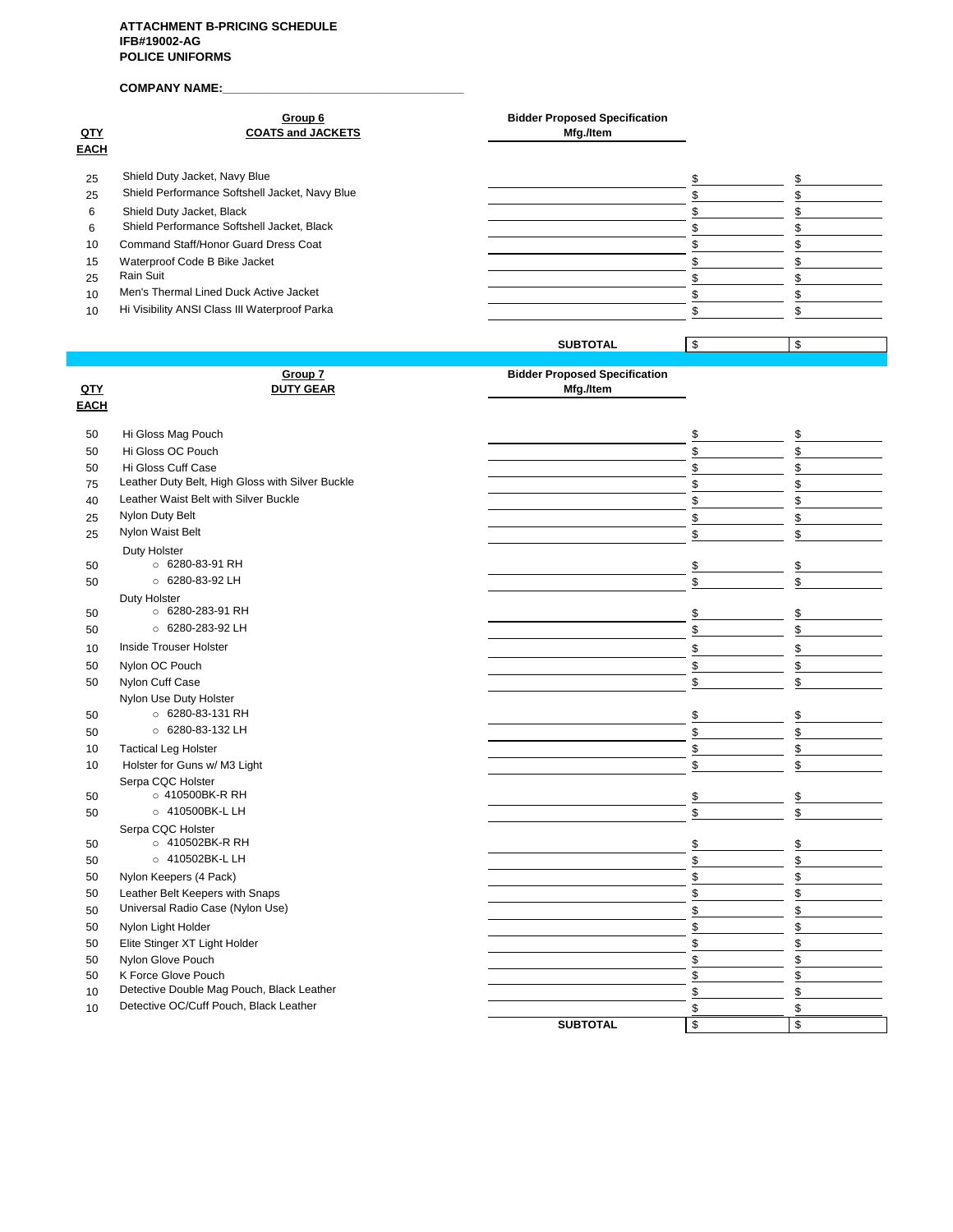COMPANY NAME:

|                    | Group 8                                               | <b>Bidder Proposed Specification</b>              |          |               |
|--------------------|-------------------------------------------------------|---------------------------------------------------|----------|---------------|
| QTY<br><b>EACH</b> | <b>SWAT / MOBILE FIELD FORCE</b>                      | Mfg./Item                                         |          |               |
| 10                 | United Shield Spec Ops Delta-Gen II level IIIA Helmet |                                                   | \$       | \$            |
| 10                 | <b>Tactical Backpack</b>                              |                                                   | \$       | \$            |
| 10                 | <b>Tactical FR Glove</b>                              |                                                   | \$       | \$            |
| 10                 | <b>Riot Control Suit</b>                              |                                                   | \$       | \$            |
| 10                 | Riot Duty Helmet with Steel Grid                      |                                                   | \$       | \$            |
| 10<br>10           | <b>Riot Control Gloves</b><br>Riot Shield 36" x 20"   |                                                   | \$<br>\$ | \$<br>\$      |
| 10                 | NOMEX Lightweight Hood                                |                                                   | \$       | \$            |
| 10                 | Gas Mask Pouch                                        |                                                   | \$       | \$            |
|                    |                                                       | <b>SUBTOTAL</b>                                   | \$       | \$            |
|                    |                                                       |                                                   |          |               |
| QTY                | Group 9<br><b>BALLESTIC VESTS</b>                     | <b>Bidder Proposed Specification</b><br>Mfg./Item |          |               |
| <b>EACH</b>        |                                                       |                                                   |          |               |
| 50                 | Black Body Armour Level IIIA Vest                     |                                                   | \$       | \$            |
| 20                 | Vest Carrier, Replacement                             |                                                   | \$       | $\mathbb{S}$  |
| 50                 | Tactical Outer Carrier w/Police/CSI Panels            |                                                   | \$       | \$            |
|                    |                                                       |                                                   |          |               |
|                    |                                                       | <b>SUBTOTAL</b>                                   | \$       | \$            |
|                    | Group 10                                              | <b>Bidder Proposed Specification</b>              |          |               |
| QTY                | <b>AWARDS, BADGES, PINS, ETC</b>                      | Mfg./Item                                         |          |               |
|                    |                                                       |                                                   |          |               |
| <b>EACH</b>        |                                                       |                                                   |          |               |
|                    |                                                       |                                                   |          |               |
| 25                 | Badges with Pin, Black lettering                      |                                                   | \$       | \$            |
| 25                 | Badges, Flat for Wallet with Clip, Black Lettering    |                                                   | \$       | $\mathfrak s$ |
| 25                 | Large Collar Device                                   |                                                   | \$       | \$            |
| 25                 | <b>Small Collar Device</b>                            |                                                   | \$       | \$            |
| 50                 | Name Bar, Black Lettering                             |                                                   | \$       | \$            |
| 20                 | Name Bar, Attachment, Single                          |                                                   | \$       | \$            |
| 20                 | Name Bar, Attachment, Double                          |                                                   | \$       | \$            |
| 10                 | Motorcycle Pin                                        |                                                   | \$       | \$            |
| 10                 | Fatality Investigator Pin                             |                                                   | \$       | \$            |
| 10                 | Diver Pin                                             |                                                   | \$       | \$            |
| 10                 | SWAT Pin                                              |                                                   | \$       | \$            |
| 25                 |                                                       |                                                   | \$       | \$            |
|                    | Cab Sliders (Awards)                                  |                                                   |          |               |
| 10                 | Cab Slider Holder, Single                             |                                                   | \$       | \$            |
| 25                 | Cab Slider Holder, Double                             |                                                   | \$       | \$            |
| 25                 | Cab Slider Holder, Triple                             |                                                   | \$       | \$            |
| 25                 | Cab Slider Holder, 4 Bar                              |                                                   | \$       | \$            |
| 25                 | Cab Slider Holder, 5 Bar                              |                                                   | \$       | \$            |